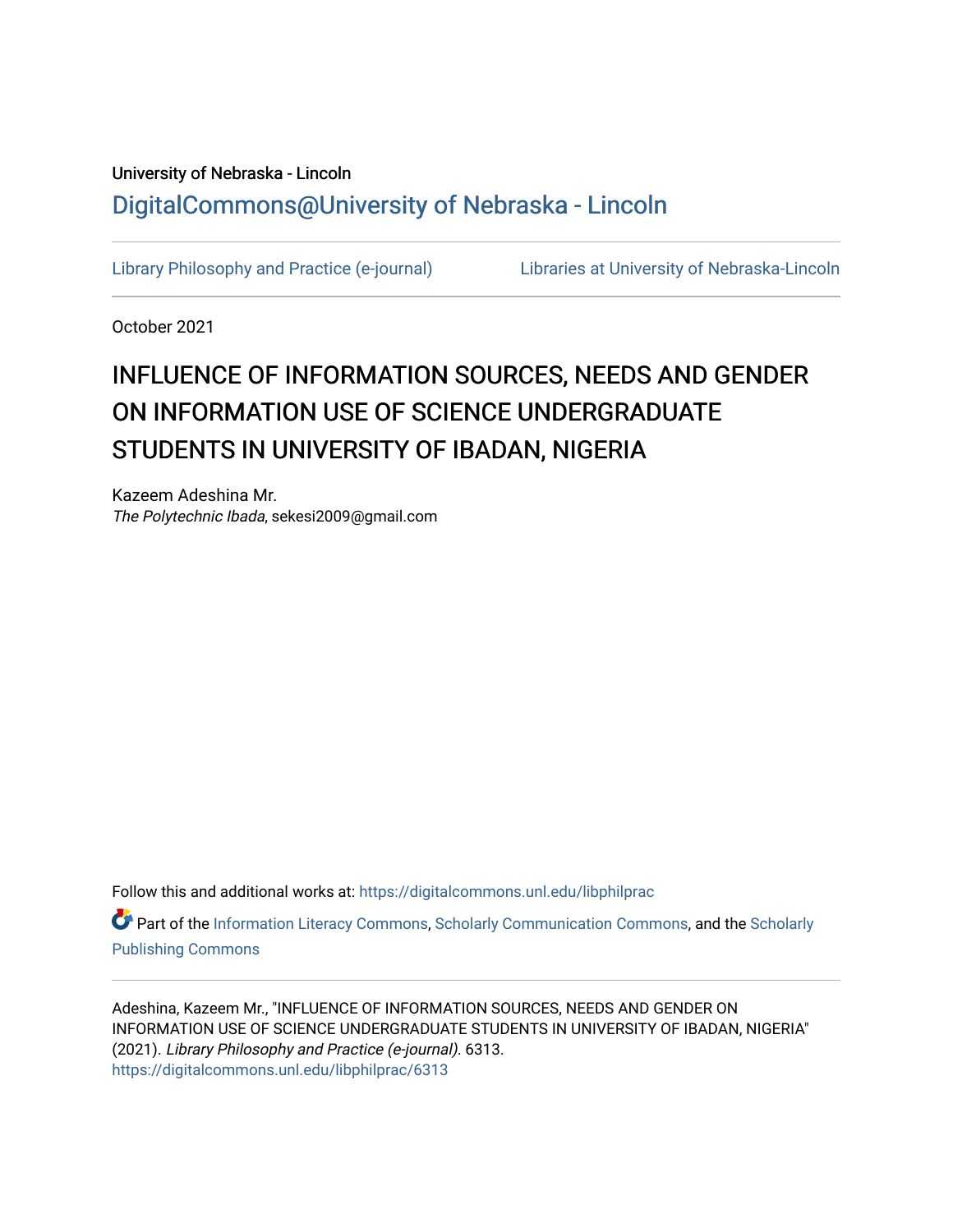# **INFLUENCE OF INFORMATION SOURCES, NEEDS AND GENDER ON INFORMATION USE OF SCIENCE UNDERGRADUATE STUDENTS IN UNIVERSITY OF IBADAN, NIGERIA**

### **Kazeem Adeshina**

*sekesi2009@gmail.com The Polytechnic, Ibadan, Oyo State, Nigeria*

#### *Abstract*

*This study aims at determining the influence of information needs, sources and gender on information use by faculty of science undergraduate students in universities in southwest Nigeria. In order to sample all important sub-population of the students, data were collected from seven departments which are Computer science, Chemistry, Microbiology, Industrial Chemistry, Physic, Archaeology, and Anthropology. Data was collected using a questionnaire from 500 students while data were analyzed using Pearson Product Moment Correlation and T-test. It was found that a significant relationship between information needs to their major information sources used, there was significant relationship between information needs and the purpose of use of information sources among the students and there was significant difference in male and female information needs. The study concluded that information needs, sources and gender based preferences should be taken into consideration while planning and implementing information provision for the undergraduates while it was recommended among others that in order to sustain and ensure the high level of accessing materials among undergraduates of science student, all links that will aid them to access materials maximally must be provided by various institution of learning in University of Ibadan, Nigeria.*

## **Introduction**

The higher education constituency is growing at a tremendous pace, both within Africa and from outside the continent's borders (Griffin, 2004). Higher education institutions are today recognized by national governments and donor agencies as key agents for social and economic development in view of their inherent capacity to foster knowledge creation, processing and dissemination. Adetoro (2012) noted that information is critical for effective social functioning. Useful, relevant, and timely information is crucial to purposeful living and survival. Information is required for our day-to-day activities and information sources have multiplied. Undergraduates need information for their daily functioning as students. The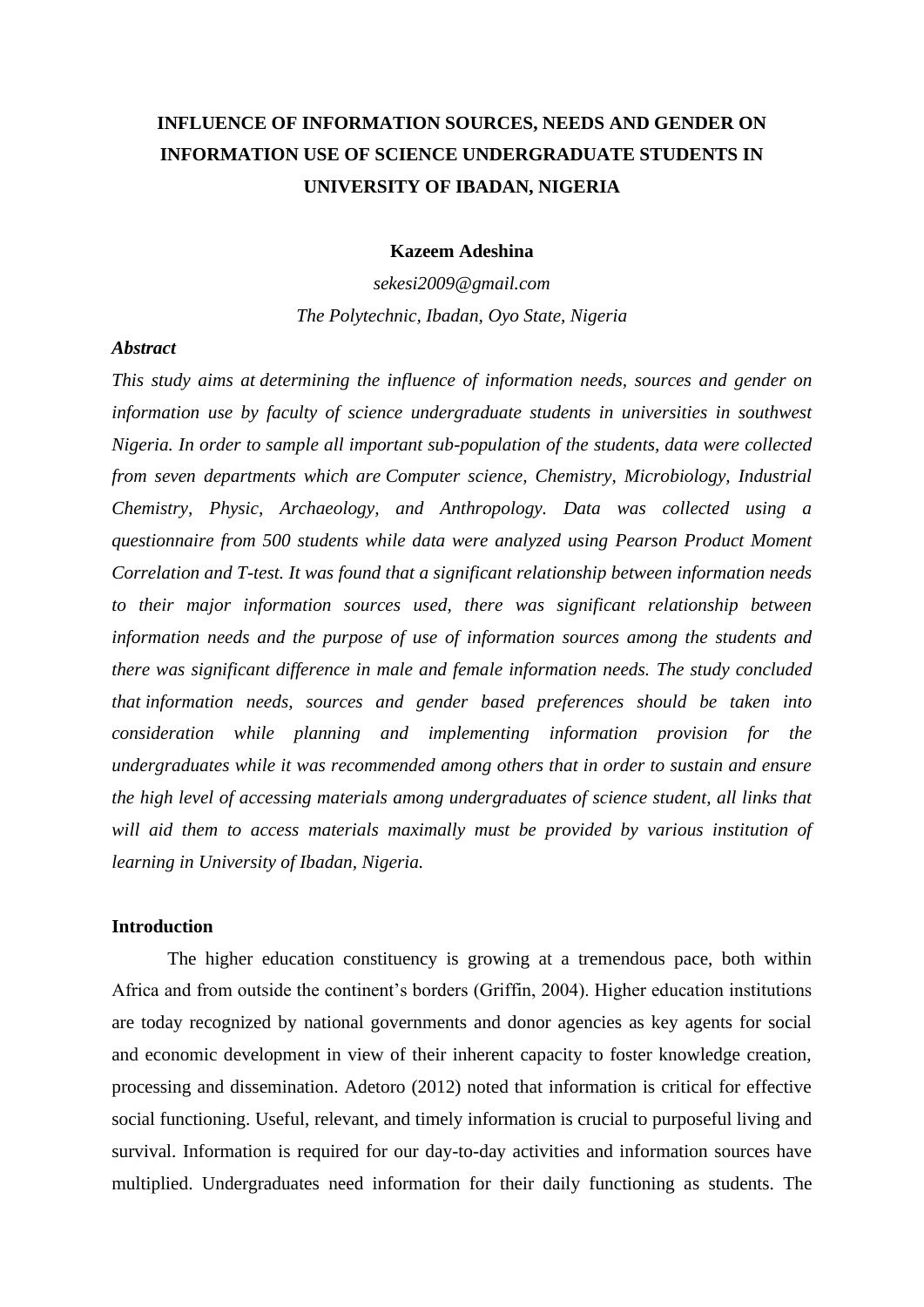extent to which relevant information is available and accessible to students helps determine their academic success.

 In Western Nigeria universities, faculty of science is multidisciplinary; so it is crystal clear that faculty of sciences undergraduates need information to obtain higher level of knowledge in their various fields of disciplines for preparing academic course homework and project papers using a variety of information sources and services. Also, part of the primary objectives of the faculty of sciences in universities in western Nigeria are geared towards improving knowledge about science disciplines while providing the basic academic facilities for information needs, sources and use is essential to improving their learning and academic performance (Ikegune, 2013).

Information is a vital resource needed by students to perform well in their academic pursuit. It has been observed by the researcher that faculty of science undergraduate students in universities in western Nigeria are not satisfied with their information needs and that also these needs are not effectively met due to some factors such as age, education level, linguistics ability of the user, the subject field, nature of the institution of the students, size of the institution and the communication structure within the institution.

In spite of the fact that universities are endowed and stocked with information sources (printed and electronic), information sources are still rarely utilized to enrich teaching and learning activities in the universities while the level of use of the information resources by the undergraduates is still very low. This is based on the background that the present study was carried out to determine the influence of information needs, sources and gender on information use by faculty of science undergraduate students in universities in southwest Nigeria.

#### **Research Hypotheses**

- **Ho1** There is no significant relationship between information needs and major information sources used by faculties of sciences undergraduate students in universities in Western Nigeria.
- **Ho2** There is no significant relationship between information needs and purpose of use of information sources by faculties of sciences undergraduates by institutions.
- **Ho3** There is no significant difference in male and female information needs of faculties of science undergraduates' students.

## **Literature review**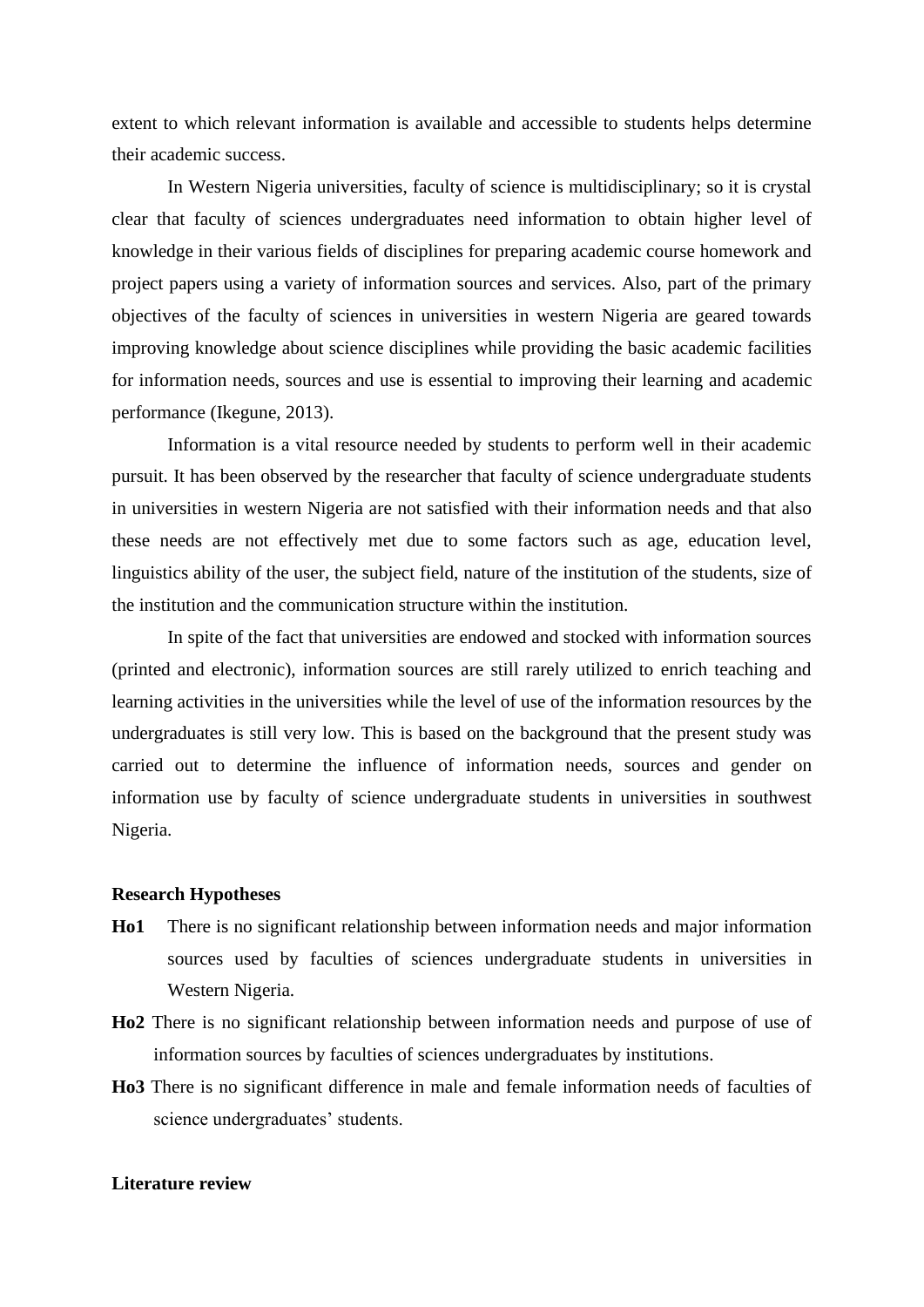The information needs of an individual or group of individual's depends highly on the work activities of such an individual or group of individuals (Ukachi, 2006). The information needs of a Medical doctor will definitely be on the treatment of sicknesses and correction of anomalies while that of a student is on his/her academic curriculum. Kumar (1980) opines that determining the needs of the users' means knowing about their requirement for information. In order to determine their requirements, it is essential to know the following; who they are, their background (qualification, knowledge of language, areas of research and specialization) and the purpose they need the information for. Okwilagwe and Opeke (1998) stresses that the five factors which affects the information needs of human beings are; their background, professional orientation, the full array of information sources available, motivation and other individual characteristics such as the social, political, economic and other systems that affect the users and their functions.

Onuoha and Awoniyi (2011) asserted that the need for information is often understood as evolving from a vague awareness of something missing and as culminating in locating information that contributes to understanding and meaning (Kunhthau, 1993). In the search for information, Marchionini (1989) notes that the execution of an individual's information seeking system for a particular information problem is considered an Information-Seeking Strategy (ISS). A well designed strategy will examine the problem and work out the best source of information that will match the information need.

Many researchers have shown interest in undergraduate students' information seeking behavior. Whitmire (2001) in such study found out that undergraduates use the library mostly as a place to study and make photocopies, but do not make great use of some of the available library services, such as interlibrary loan and the reference desk. In another study, Ajiboye and Adeyinka (2007) examined the information seeking behaviour of undergraduate students in the University of Botswana. The result of the study revealed that the internet is the most consulted source, followed by students' class notes and handouts. This finding is further confirmed by Valentine (1993) who conducted a similar study and found out that undergraduates looked for the fastest way that would lead to satisfactory results when doing research by going for electronic information sources first.

As a repository of human experience, not subject to the barriers of space and time, the major purpose of the library is to provide information. According to Lawal and Udofia (1994), the library meets the information needs of the users in the following four categories:

i Education: to develop society, adults and children and to fill gaps in human memory.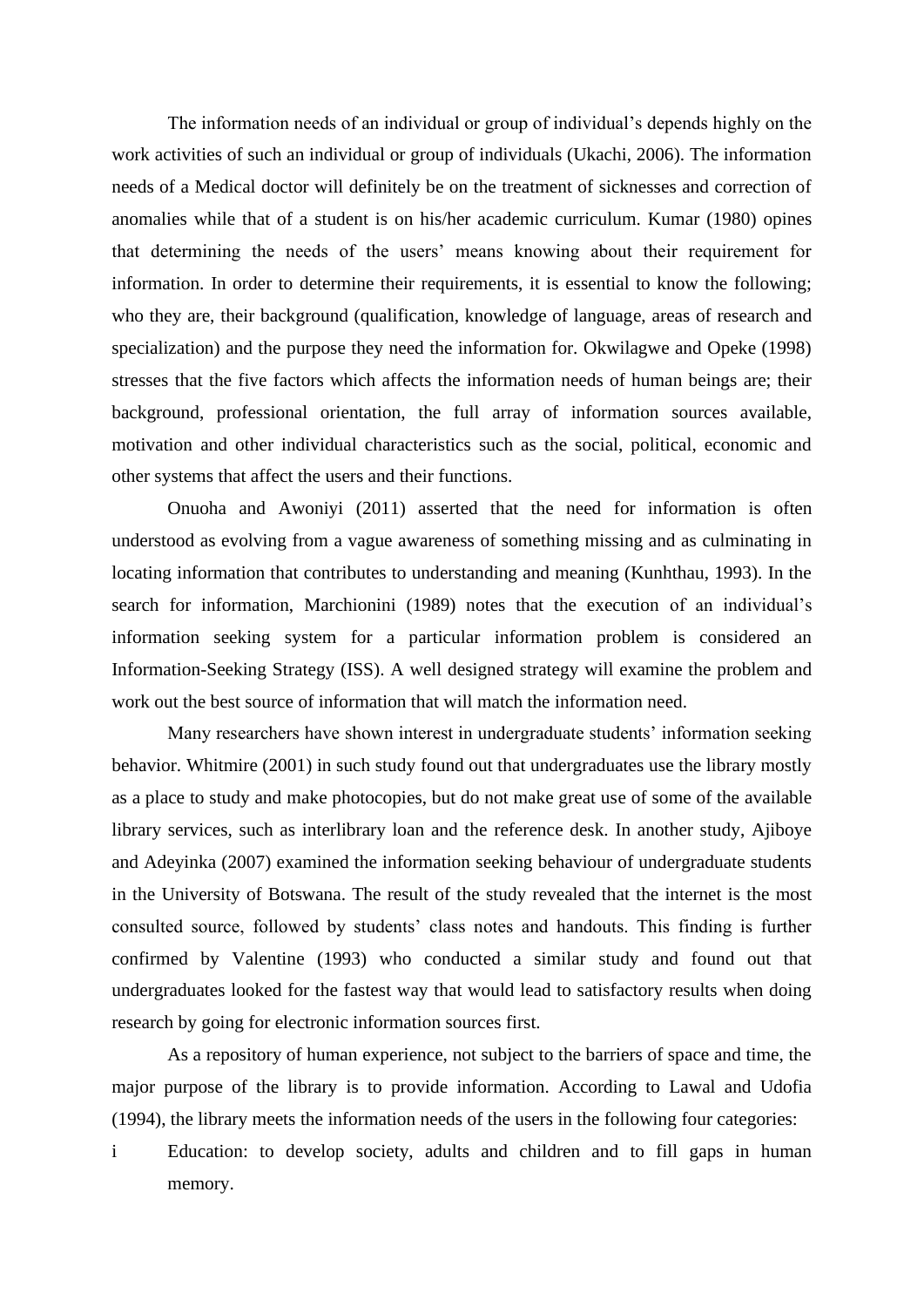- ii Information: to develop executive activities such as economics, social and commercial development.
- iii Aesthetic: to cultivate appreciation for culture, art, truth and judgment.
- iv Recreation: to provide amusement and hobbies.

The function of the library, therefore, is to implement, to enrich, to vitalize and humanize the educational programmes, as it strives to attain excellence in content, process and product. An information service is concerned with identifying and meeting users' need or as an ability to satisfy real information needs (UNESCO 1997). Adeleke (2005) asserted that library must not only provide the resources but also ensure effective use of the resources by its clienteles/community. Okiy (2000) corroborated this and posited that for the library to perform its role adequately, its resources must be effectively utilized. Thus, access to relevant information resources is very necessary. Accessibility of information sources is an important recurring theme in the literature. According to Aguolu and Aguolu (2002), resources may be available in the library and even identified bibliographically as relevant to one's subject of interest, but the user may not be able to lay hands on them. Sciences undergraduate students tend to use information sources that require the least effort to access.

Olowu (2004) attributed natural and artificial barriers to free access to information as the problem that makes the utilization of library difficult. The library's poor reputation arose from the lack of accessibility of information sources. Neelamegham (1981) identified accessibility as one of the prerequisites of information use while Kuhlthau (1991) argued that the choice of information seeking depends on the needs, the perceived accessibility, sources, and information seeking habits. They further noted that in seeking information, the user is usually confronted with five possible types of inaccessibility, that is, conceptual, linguistic, critical, bibliographic, and physical inaccessibility. This inevitably leads to low use of library resources. Iyoro (2004) examined the contribution of accessibility to learning processes and reported that respondents made use of the library when information was easily and conveniently accessible to them.

Madden and Fulton (2004) examined the information seeking patterns of final year undergraduate engineering students split evenly between two engineering institutes in Irish universities. It was reported that engineering students seem to have a preference for channels that require the least effort, such as the internet. They explained that the result was due to the fact that student engineers viewed the internet as a speedy, current information source which fed initial information needs quickly. Ellis, Cox and Hall (1993), on the other hand, compared the information seeking patterns of physical and social scientists and found out that there is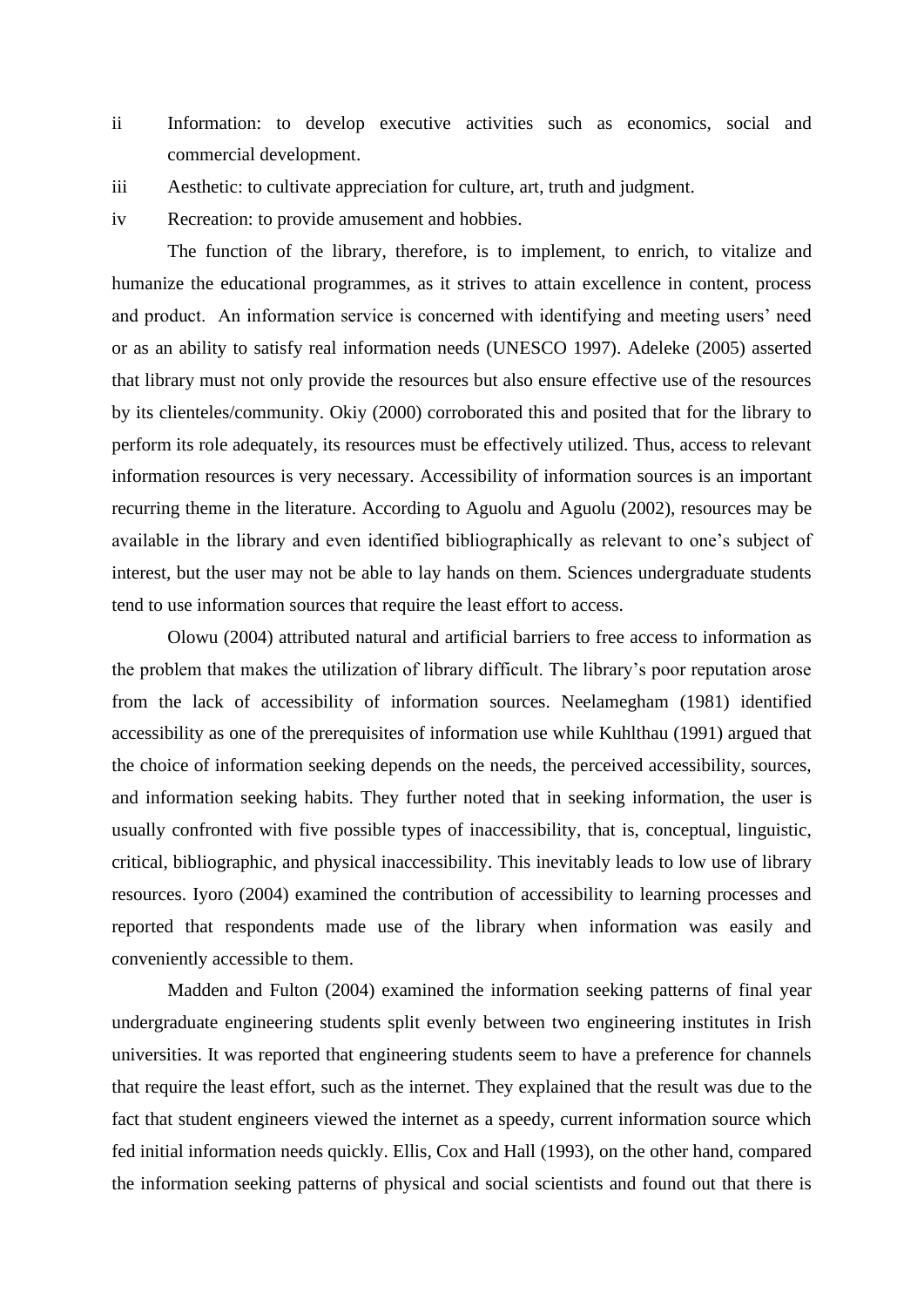no essential difference between the two disciplines. Covi (1999) analyzed information seeking behavior of academic researchers in the field of molecular biology, literacy theory, and computer science and their use of digital libraries. The result of the study indicated difference in the search strategies employed and the types of material selected among the researchers in the various academic disciplines.

Researchers like (Bates, 1996; Broadus, 1987) also investigated the informationseeking behaviors of people in the humanities. They generally reported that humanities scholars did not use indexes and abstracts or consult librarians. Kamanda (1999) in a study at the East African School of Library and Information Science Library, Makerere University, Uganda observed that more than half of the students experience problems locating library information materials. He noted that the majority of them either located materials through browsing the shelves or sought assistance from library staff, but they did not make full use of the card catalogue. Ssendikadiwa (1996) made similar observation at Makerere University Library. The author noted that although the catalogue was the most essential library tool in accessing library collections, it was the most avoided and least consulted by undergraduates. Taylor (19991), on the other hand identified problems associated with availability and access to resources.

According to the author, what a user actually needs may not tally with what is practically available, due to constraints either within the stock or due to the users own inability. Hartmann (2001) in his study concluded that undergraduate students experienced difficulty in locating items from the library collection and did not understand the process for retrieving journal articles. An information service is concerned with identifying and meeting users' need or as an ability to satisfy real information needs (UNESCO 1997). Faculty of science undergraduate students benefit maximally from the use of library information sources and services when they actually use them continuously for information and updating of their skills.

The literature review covered information needs, information sources and uses. It analyzed and gave the dimension of the information needs in universities, sources and the use of the sources by the faculty of science undergraduates who are potential users of the information sources, this automatically result into improved academic achievement of the students. The review, therefore, tries to fill the gap in existing literature as far as information needs and sources are concerned especially. The literature revealed that most of the available literature was more on information sources, availability and use, use of library information resources, use of information resources, accessibility and use of information sources,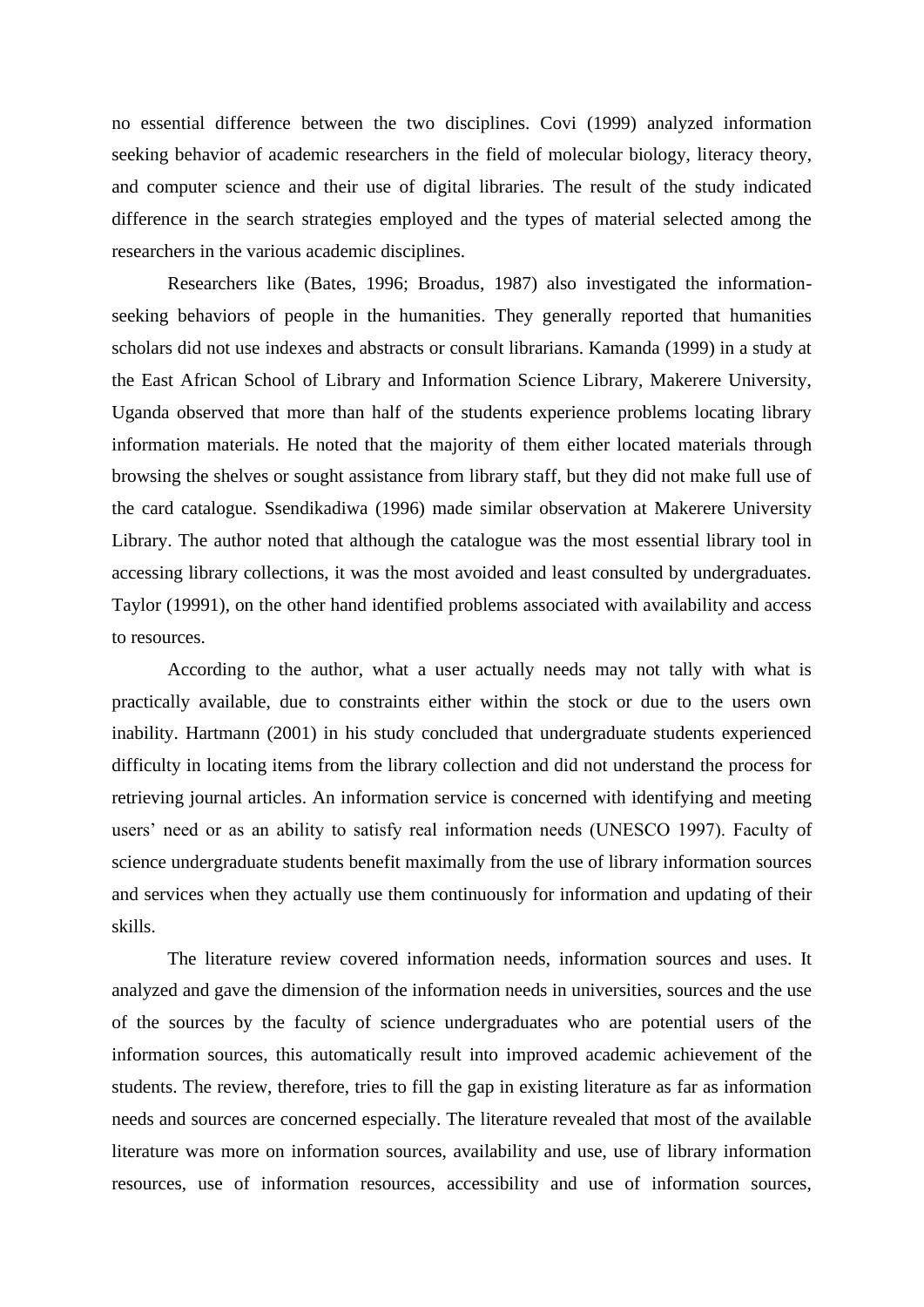information need and information seeking behavior. There was little or no literature on information needs and sources by faculty of sciences undergraduate students most especially in Western Nigerian.

The literature also showed that Universities in Western Nigeria and the library should put into consideration and maximize the library budget judiciously in acquiring information materials to the library especially materials for faculty of science undergraduate with science related disciplines to aid their performance and to meet their academic needs.

#### **Methodology**

The descriptive survey method of investigation was adopted for this study. The population for this study comprised all faculties of sciences undergraduate students of university of Ibadan, Ibadan, Nigeria from 100 level-500 level who offered at least seven of the core disciplines in the Faculty of Science and these includes (Computer Science, Chemistry, Microbiology, Industrial Chemistry, Physics, Archaeology and Anthropology) as follows in the distribution in sampling techniques.

Stratified sampling technique with equal allocation method was used to select the whole faculties of Sciences undergraduate from university of Ibadan, making a total of 500 students out of 2,435 populations. The sampled respondents are (20.5%) of the total population of the faculty of sciences that are to be used as sample size for this study. Table 1 presents the study sample:

| S/N            | <b>Respondents by Departments</b> | <b>Total Numbers</b> | Selected $\%$ (20.5) |  |  |
|----------------|-----------------------------------|----------------------|----------------------|--|--|
| 1              | Computer science                  | 319                  | 65.4                 |  |  |
| $\overline{2}$ | Chemistry                         | 398                  | 81.6                 |  |  |
| 3              | Microbiology                      | 341                  | 69.9                 |  |  |
| $\overline{4}$ | <b>Industrial Chemistry</b>       | 329                  | 67.4                 |  |  |
| 5              | Physic                            | 426                  | 87.3                 |  |  |
| 6              | Archeology                        | 331                  | 67.9                 |  |  |
| 7              | Anthropology                      | 291                  | 59.7                 |  |  |
|                | <b>Grand Total</b>                | 2435                 | 500                  |  |  |

**Table 1: Population of faculties of sciences undergraduate students in University of Ibadan**

**Sources: Joint Admission and Matriculation Board (2017)**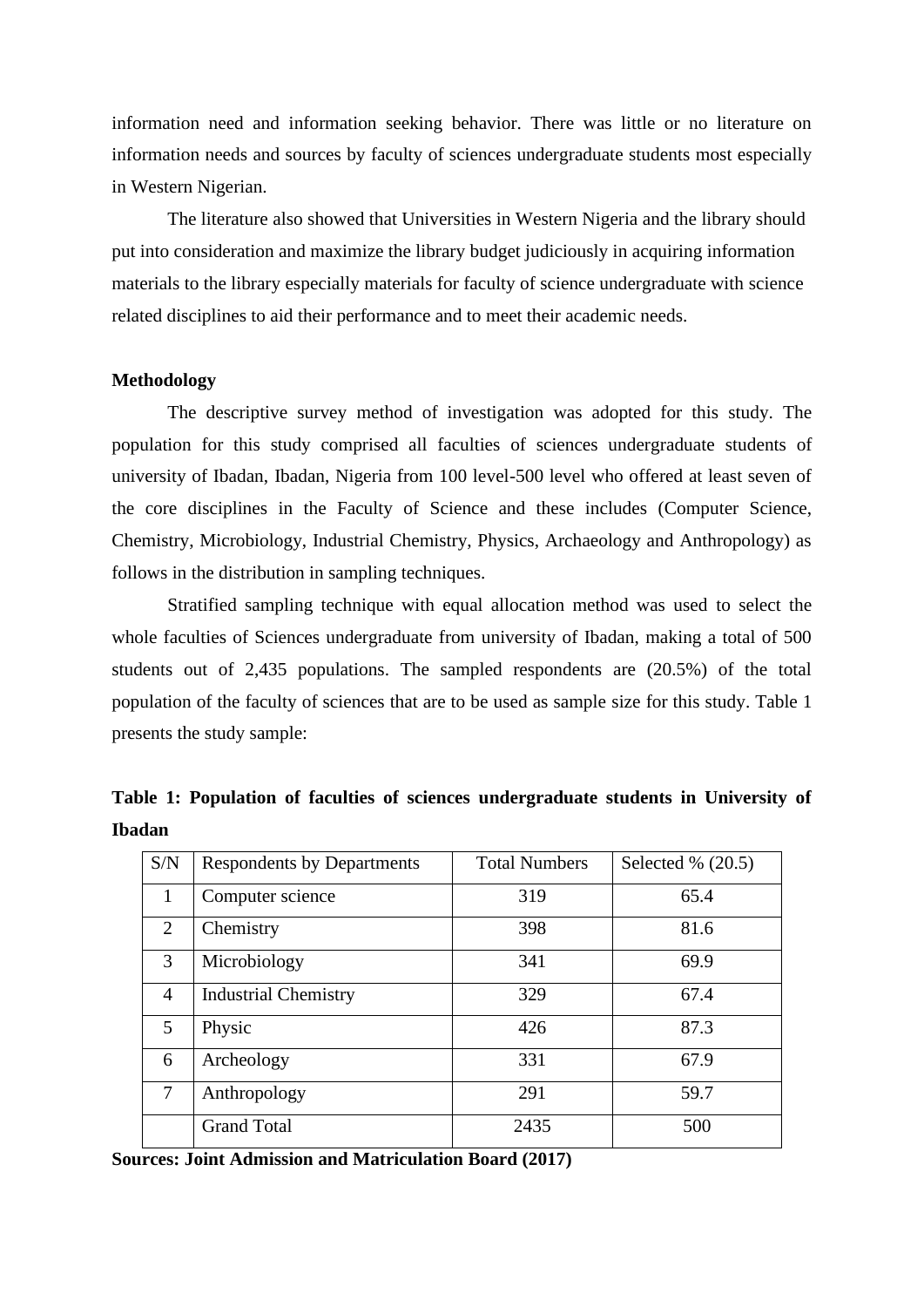Questionnaire was used as the main instrument for data collection. Data was coded and analyzed using the Statistical Package for Social Sciences (SPSS) software, for descriptive and inferential statistics. Inferential statistics of Pearson Product Moment Correlation was used to determine hypothesis 1 and 2 while T-test was used to analyse the third hypothesis.

# **Results**

**Table 2: Summary of descriptive statistics table showing participants' sex, age, marital status, and level etc.**

| <b>Gender</b>         | <b>Frequency</b> | Percentage (%) | <b>Ranking</b>  |  |  |
|-----------------------|------------------|----------------|-----------------|--|--|
| Male                  | 287              | 63.7           | 1 <sup>st</sup> |  |  |
| Female                | 163              | 36.3           | 2 <sup>nd</sup> |  |  |
| Age group             |                  |                |                 |  |  |
| $16-21$ years         | 54               | 12             | 6th             |  |  |
| $22-27$ years         | 77               | 17.1           | 3 <sup>rd</sup> |  |  |
| 28-33 years           | 62               | 13.7           | 5th             |  |  |
| 34-39 years           | 71               | 15.7           | 4 <sup>th</sup> |  |  |
| 40-45 years           | 96               | 21.3           | 1 <sup>st</sup> |  |  |
| 45 years and above    | 90               | 20.2           | 2 <sup>nd</sup> |  |  |
| <b>Marital status</b> |                  |                |                 |  |  |
| Single                | 170              | 37.8           | 2 <sub>nd</sub> |  |  |
| Married               | 280              | 62.2           | 1 <sup>st</sup> |  |  |
| <b>Levels</b>         |                  |                |                 |  |  |
| 100 level             | 69               | 15.3           | 4 <sup>th</sup> |  |  |
| 200 level             | 108              | 24             | 2 <sub>nd</sub> |  |  |
| 300 level             | 130              | 28.9           | 1 <sup>st</sup> |  |  |
| 400 level             | 79               | 17.6           | 3 <sup>rd</sup> |  |  |
| 500 level             | 64               | 14.2           | 5 <sup>th</sup> |  |  |

The table above shows the frequency range of the respondents starting with the gender respondents as follows; male  $287(63.7%)$  was ranked 1<sup>st</sup> position while female with 163(36.3%) was ranked  $2<sup>nd</sup>$  position in the distribution. Age group as indicated above, 40-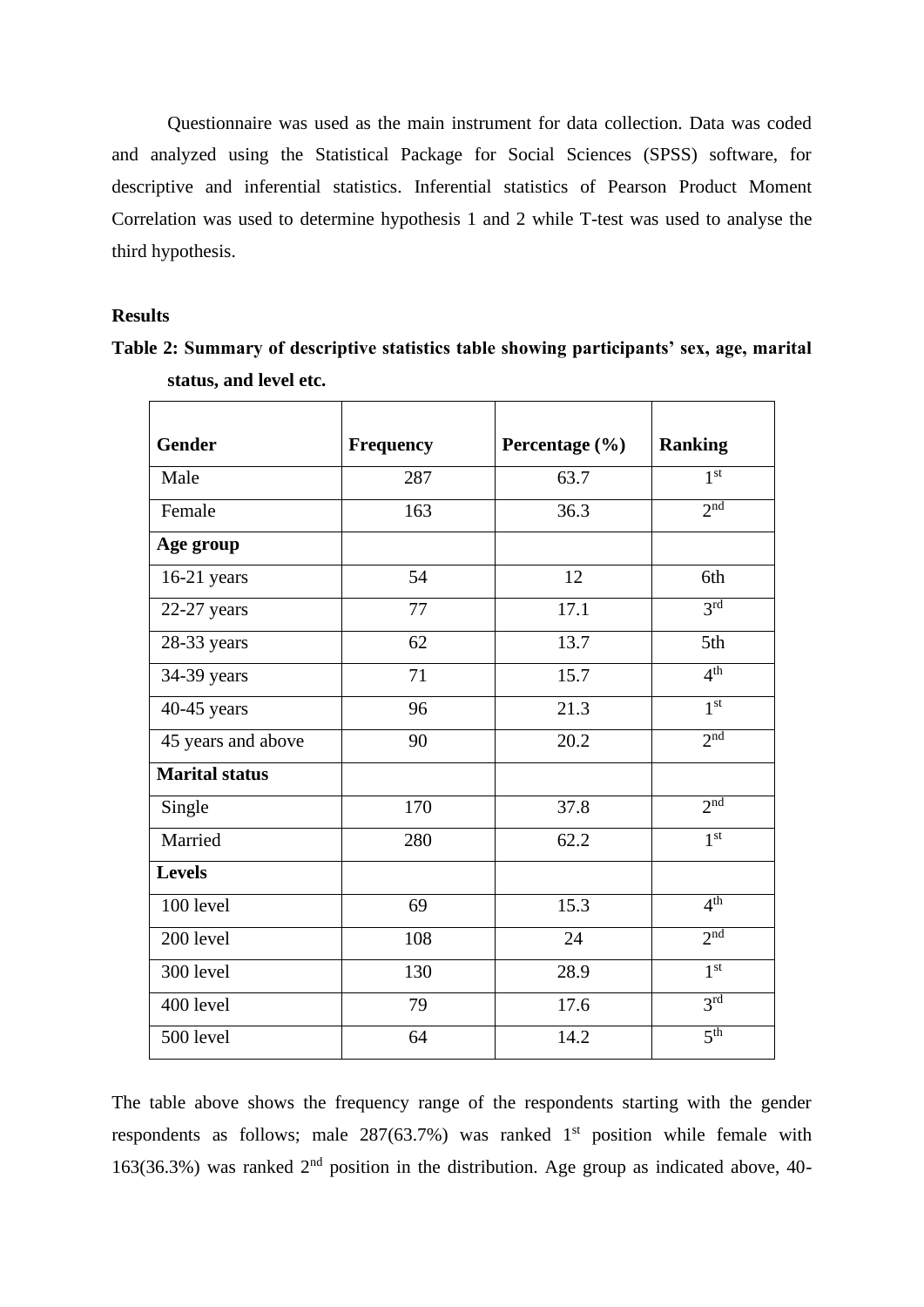45 years 96(20.2%) was ranked 1<sup>st</sup> position in the distribution; 45 years and above 90(20.2%) was ranked  $2<sup>nd</sup>$  position; 22-27 years 77(17.1%) was ranked  $3<sup>rd</sup>$  position; 34-39 years 71(15.7%) was ranked 4<sup>th</sup> position; 28-33 years 62(13.7%) was ranked 5<sup>th</sup> position and lastly, 16-21 years  $54(12%)$  was ranked  $6<sup>th</sup>$  position in the distribution; Marital Status of the respondents are as follows: married  $280(62.2%)$  was ranked  $1<sup>st</sup>$  position, singles  $170(37.8%)$ was ranked 2<sup>nd</sup> position respectively. Academic levels of the respondents were ranked and positioned as follows: 300 level  $130(28.9%)$  was ranked 1<sup>st</sup> position, 200 level  $108(24%)$  was also ranked  $2<sup>nd</sup>$  position; 100 level 69(15.3%) was ranked  $4<sup>th</sup>$  position; 400 level 79(17.6%) was ranked  $3<sup>rd</sup>$  position and 500 level 64(14.2%) was ranked  $5<sup>th</sup>$  position respectively in the study.

# **Research Hypotheses**

**Hypothesis 1:** There is no significant relationship between information needs and major information sources used by faculties of sciences undergraduate students in universities in Western Nigeria.

**Table 3: PPMC summary table showing the relationship between information needs and major information sources used.**

| <b>Variables</b>  |     | <b>Mean</b> | <b>Std. Dev</b> | Df  | R        |         | Sig  |
|-------------------|-----|-------------|-----------------|-----|----------|---------|------|
| Information needs | 450 | 30.8133     | 7.49526         |     |          |         |      |
| Major information | 450 | 32.4889     | 6.59764         | 448 | $.406**$ | ${<}05$ | Sig. |
| sources used      |     |             |                 |     |          |         |      |

The above table shows high moderation of information needs to their major information sources used by faculties of sciences undergraduate students in universities in Western Nigeria (Df = 448, N = 450, r = .406, P < 0.05). Based on this, the null hypothesis is rejected. Therefore, there is a significant relationship between information needs to their major information sources used. It implies that a unit increase in information needs by students will increase the major information sources used by students plan for success. Moreso, to further understand the coefficient of determinant  $r^2$  (406)<sup>2</sup> was estimated=0.1648. This implies that information needs accounted for 16.5% variation for the prediction of major information sources used by students.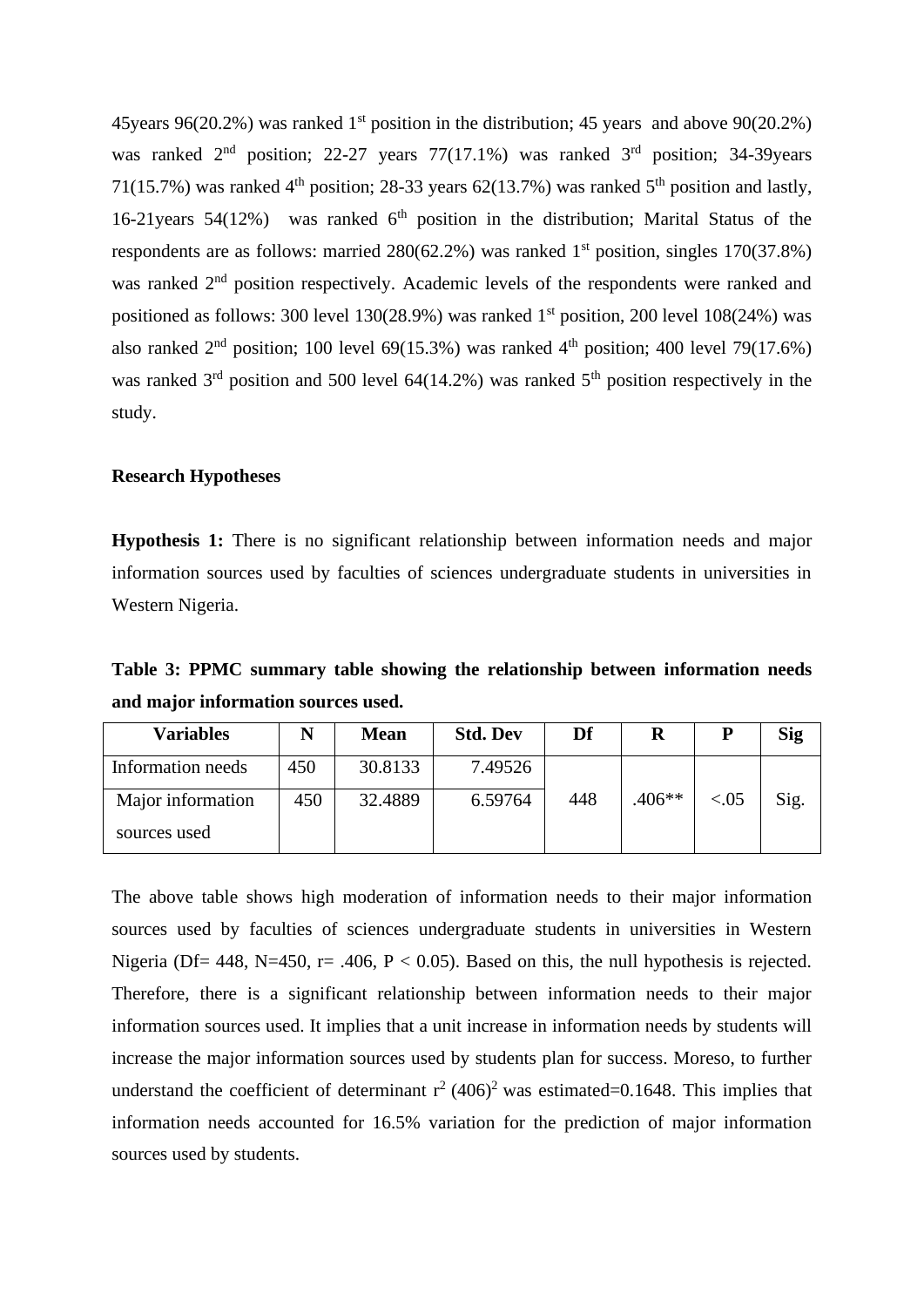**Research hypothesis 2:** There is no significant relationship between information needs and purpose of use of information sources by faculties of sciences undergraduates by institutions.

**Table 4: PPMC summary table showing the relationship between needs and purpose of use of information sources**

| <b>Variables</b>    | N   | <b>Mean</b> | <b>Std. Dev</b> | Df  |          | P       | Sig  |
|---------------------|-----|-------------|-----------------|-----|----------|---------|------|
| Information needs   | 450 | 30.8133     | 7.49526         |     |          |         |      |
| Purpose of use of   | 450 | 29.0422     | 9.23634         | 448 | $.317**$ | ${<}05$ | Sig. |
| information sources |     |             |                 |     |          |         |      |

The above table shows high moderation of information needs and the purpose of use of information sources by faculties of sciences undergraduate students in universities in Western Nigeria (Df = 448, N = 450, r = 317, P < 0.05). Based on this, the null hypothesis is rejected. Therefore, there is a significant relationship between information needs and the purpose of use of information sources among the students. It implies that a unit increase in information needs by students will increase the purpose of use of information sources by students. Moreso, to further understand the coefficient of determinant  $r^2(317)^2$  was estimated=0.1004. This implies that information needs accounted for 10% variation for the prediction of purpose of use of information sources by students.

**Research Hypothesis 3:** There is no significant difference in male and female information needs of faculties of science undergraduates' students.

**Table 5: T-test summary showing gender differences in the information needs of faculties of science undergraduates** 

| <b>Variables</b>             | Gender | N   | <b>Mean</b> | <b>Std. Dev</b> | Df  |           | P     | <b>Sig</b> |
|------------------------------|--------|-----|-------------|-----------------|-----|-----------|-------|------------|
| Information needs            | Male   | 332 | 31.636      | 7.8956          |     |           |       |            |
| by science students   Female |        | 118 | 28.500      | 5.6489          | 448 | $3.967**$ | < .05 | Sig.       |

Table 4 above reveals that there is a significant difference in male and female information needs; t(448)= 3.967<sup>\*\*</sup>, p<.05.hence the null hypothesis is rejected. The table further reveals that male participant  $(x=31.635, N=332)$  displayed higher information needs than their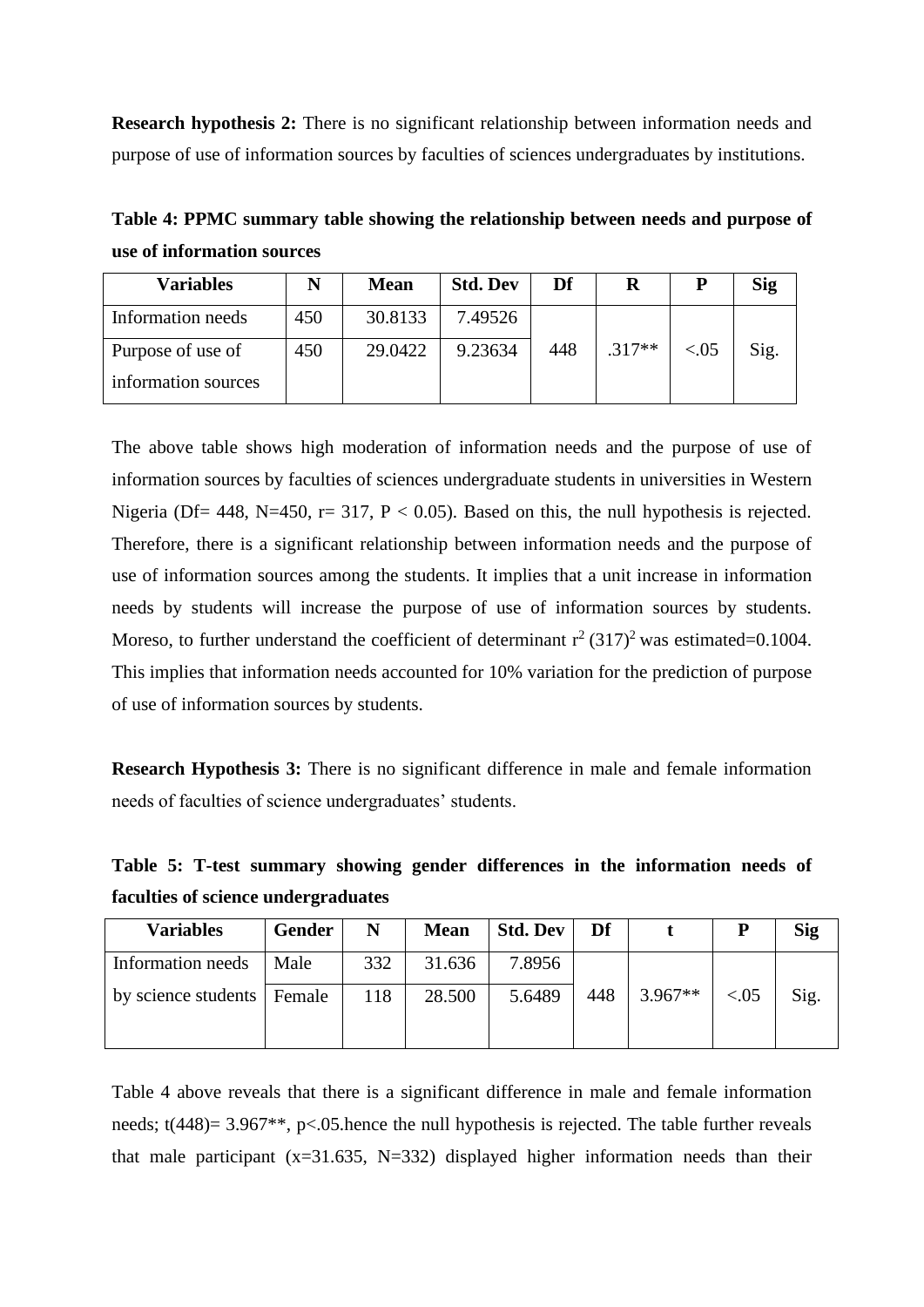female counterparts (x=28.500, N=118). To understand the percentage of variance in information needs explained by gender size of effect was computed; Eta Square=15.737. This implies that gender had small effect in information needs variations; that is, it accounts for 15.7% in the variation of participants' information needs.

#### **Discussion of Findings**

**Research Hypothesis 1:** There is no significant relationship between information needs and major information sources used by faculties of sciences undergraduate students in universities in Western Nigeria.

The outcome of this hypothesis was supported by Madden and Fulton (2004), who examined the information-seeking patterns of final year undergraduate engineering students split evenly between two engineering institutes in Irish universities. It was reported that engineering students seem to have a preference for channels that require that least effort, such as the internet. Uhegbu (2007) believes that corporate bodies as sources of information have the advantage of disseminating mostly authentic and factual information. The degree of reliability of information from this source is much higher compared to individual sources because information is not released to the public until it is properly authenticated. The outcome was supported by Machlup and Masfields (1983), who believed on all published and unpublished knowledge about any given subject.

Information is the resource, which allows us to change and improve the society we live in. Olanlokun (1995) found that journal articles, textbooks, theses and dissertation, monographs and treaties and government documents were considered very important to the job functions of the Nigeria academic.

**Research Hypothesis 2:** There is no significant relationship between information needs and purpose of use of information by faculties of sciences undergraduates by institutions

Drabenstott (2003) as cited by Sookhtanlo, Mohammadi and Rezvanfar (2010) who examined strategies used by fourteen undergraduates in a single search session employing a so-called information gateway, a university library's home page on the web that provided one entry point for access to the library's online resources. Kim (2006) in his study about student use of library databases found that convenient access was an important determinant of database use which reflects parts of the purpose of of use of information among the studied students. Some students preferred open internet searches to web-based subscription databases simply because of their convenience.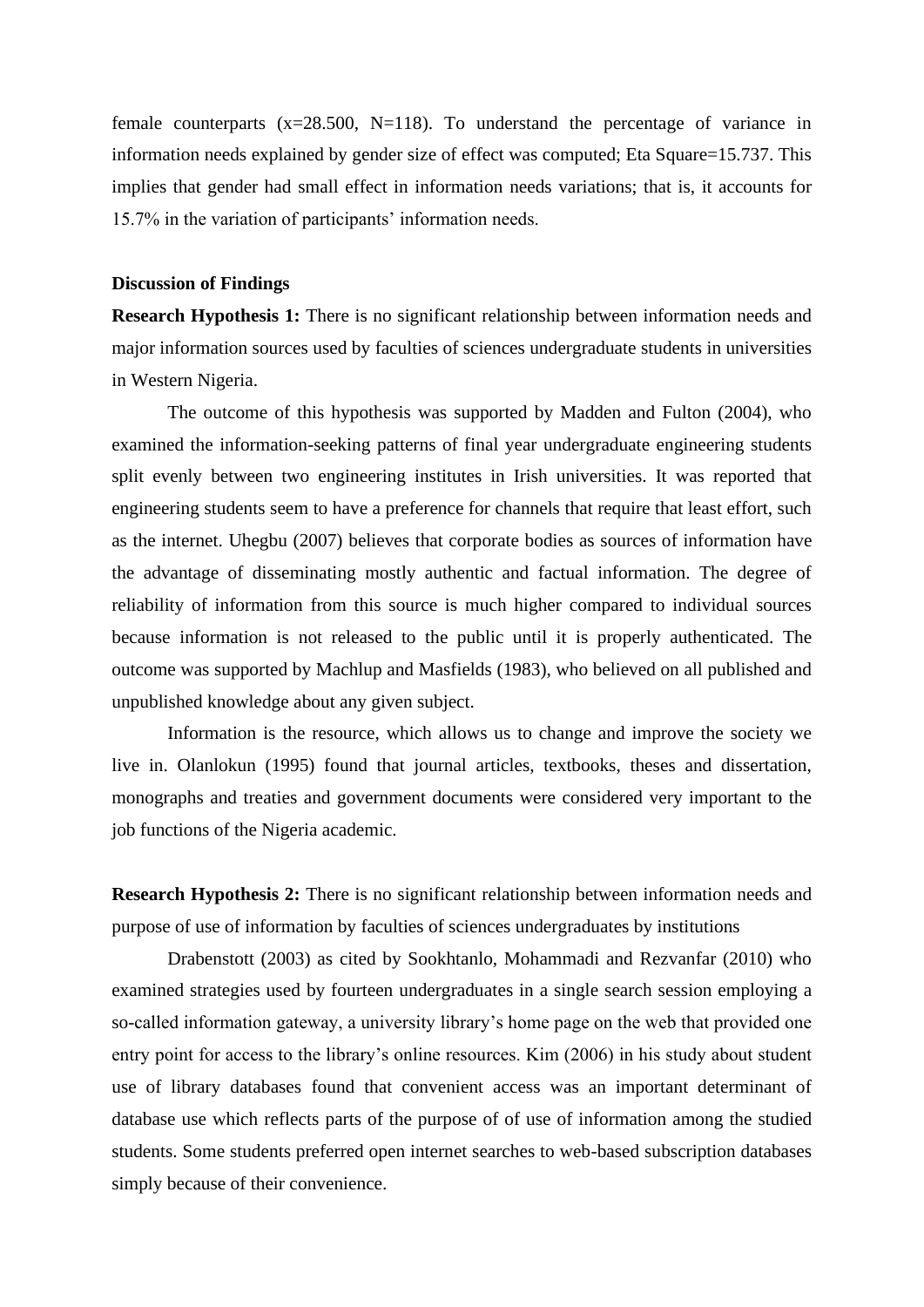According to Aguolu and Aguolu (2002), resources may be available in the library and even identified bibliographically as relevant to one's subject of interest, but the user may not be able to lay hands on them. Sciences undergraduate students tend to use information sources that require the least effort to access.

**Research Hypothesis 3:** There is no significant difference in male and female information needs of faculties of science undergraduates' students.

The outcome of this hypothesis reflects the inevitability of information which leads to low use of library resources. Iyoro (2004) examined the contribution of accessibility to learning processes by gender and reported that respondents made use of the library when information was easily and conveniently accessible to them also other sources of information that equally aids their career in life.

Ssendikadiwa (1996) made similar observation at Makerere University Library. The author noted that although the catalogue was the most essential library tool in accessing library collections, it was the most avoided and least consulted by undergraduate students. Taylor (19991), on the other hand identified problems associated with availability and access to resources made female students to withdraw from searching while with patience and endurance, the male students get well documented information which in turns aids the profitability of their academic pursuits.

#### **Summary and Conclusion**

The study found that there was no significant relationship between information needs and purpose of use of information by faculties of sciences undergraduates by institutions and there was a significant difference in male and female information needs of faculties of science undergraduates' students. it therefore concluded that **t**he study contributes to the growing literature on information needs, sources and use by undergraduate science students in university of Ibadan, Oyo state, Nigeria.

#### **Recommendations**

From the discovery made so far the following are recommended that information needs, sources and gender based preferences should be taken into consideration while planning and implementing information provision for the undergraduates and in order to sustain and ensure the high level of accessing materials among undergraduates of science student, all links that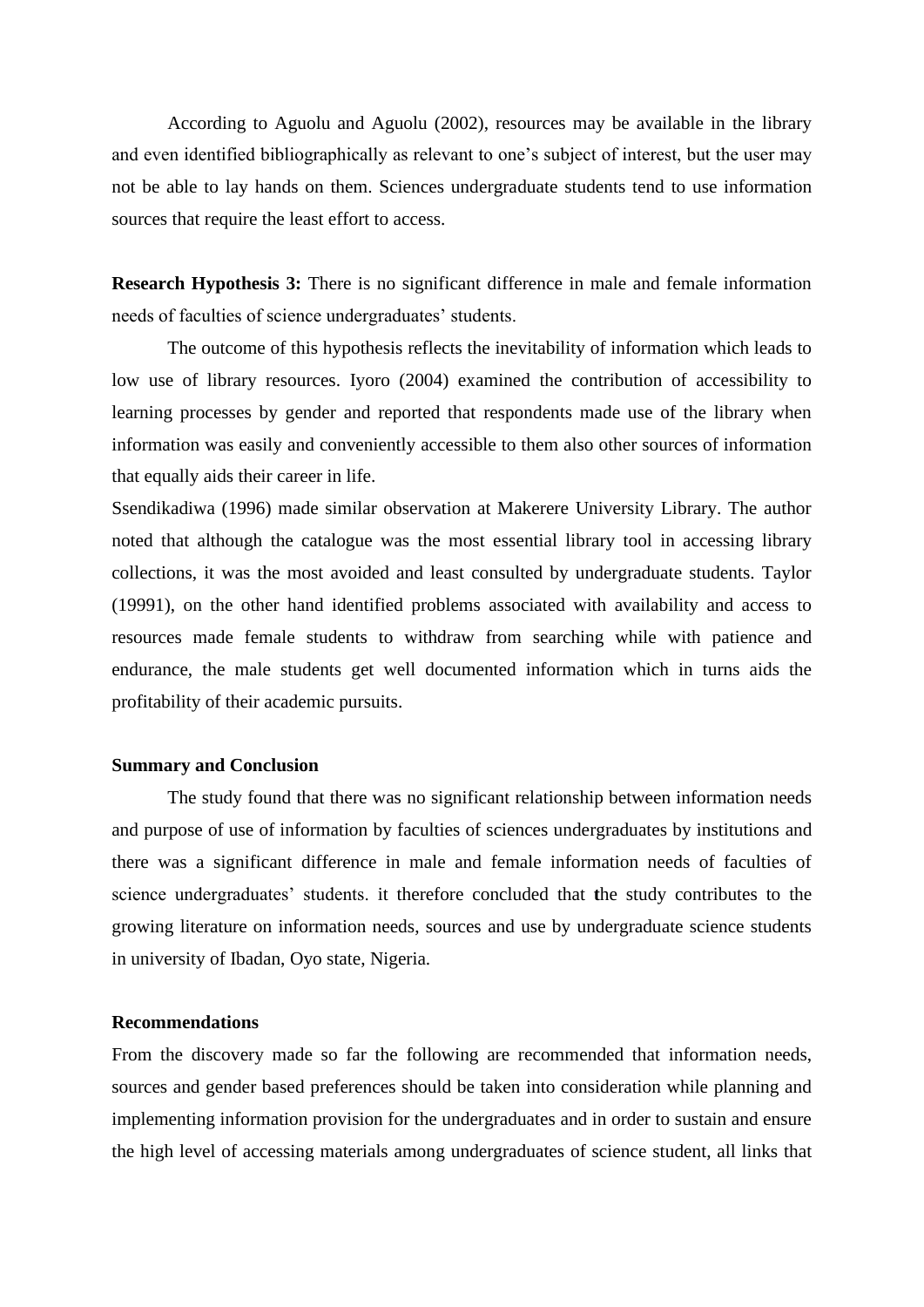will aid them to access materials maximally must be provided by various institution of learning in University of Ibadan, Nigeria.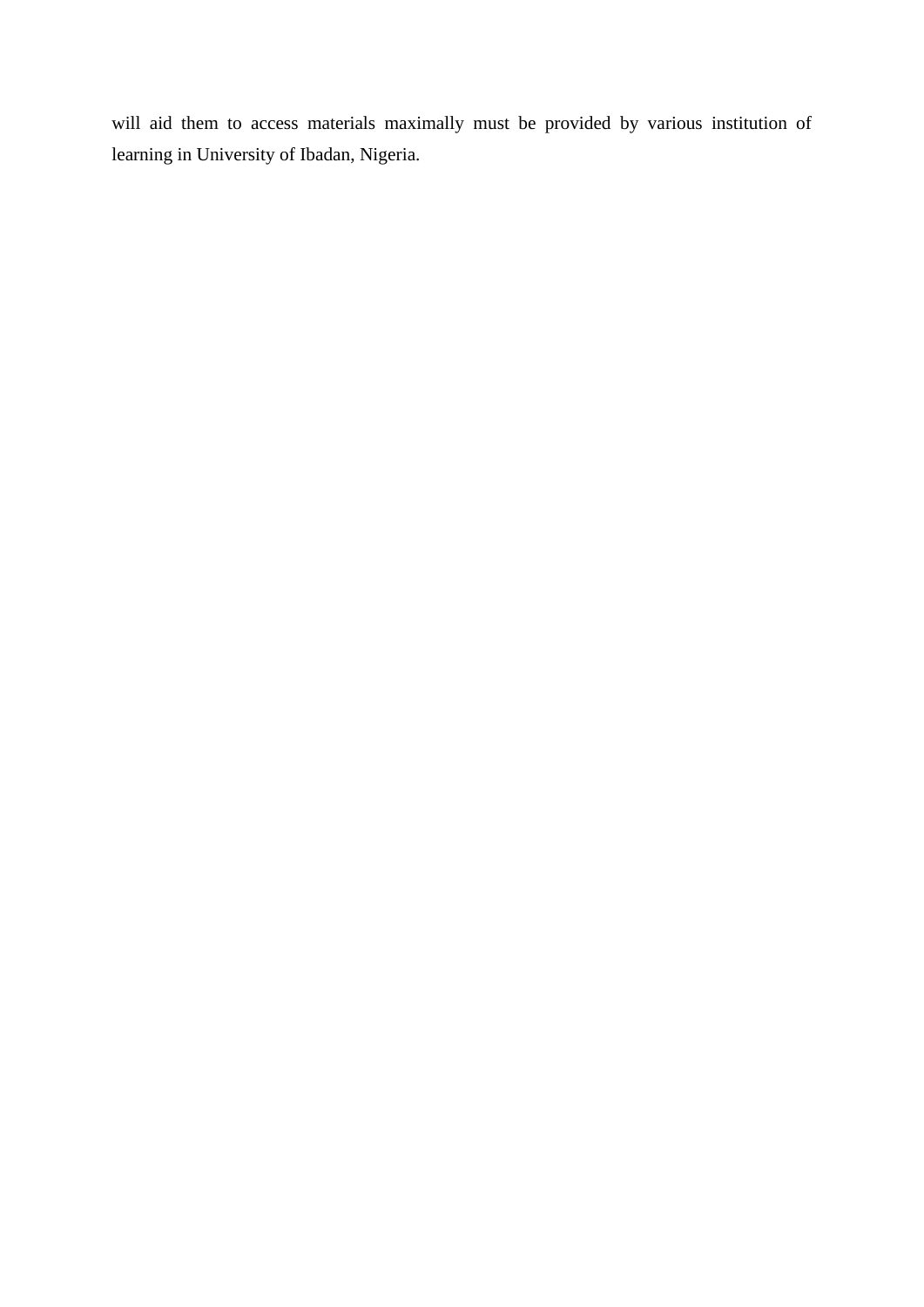#### **References**

- Abiolu, O.A., 2010. Library resources and services utilization by undergraduate students: A case study of the Federal University of Technology, Akure, Nigeria. *Gateway Library Journal Vol.13*(1)2010.pp1-10.
- Adelani, R.O., 2002. Information Needs and Information Seeking Behaviour of Science Lecturers in Federal College of Education, Abeokuta: A case study. *Gateway Library Journal, Vol. 5%* 2002, pp.61-68.
- Adetoro, N., 2011. Undergraduate Self-Concept and Use of Information: A Correlative Study. *The official publication of the Pacific Northwest Library Association,* pp.1-9
- Adio, G., and Arinola, A.A. 2012. Information Needs and Information-Seeking Behaviour of Agricultural Students AAT LAUTECH, Ogbomoso. *PNLA Quarterly, the official publication of the pacific Northwest Library Association, Vol. 76, no.3 (spring 2012),* Available at [http://www.pnla.org.](http://www.pnla.org/)
- Ajiboye, J.O., and Tella, A., 2007. University undergraduate students' Information Seeking Behaviour. Implication for Quality in Higher Education in Africa. *The Trukish Online Journal of Educational Technology-TOJET,* January 2007, Vol. 6 issue 1 Article 4.
- Alison, K.A., Kiyingi, G.W., and Bazinaake, B.B. 2012. Factors affecting utilization of electronic health information resources in universities in Uganda. *Annals of Library and Information Studies,* Vol. 59, June 2012, pp. 94-95.
- Bartlett, J. C., and Toms, E.G., 2000. How is information used? *Applying task analysis to understanding information use.*
- Faibisoff, S.G., and Ely, D.P., 2001. Information and Information Needs: *Information Reports and Bibliographies, vol. 5,* No.5. Pp1-5
- Guidry, K.R., 2008. Sources for undergraduate student's use of Technology. *The Journal of Technology in students affairs, winter 2008 Edition.*
- Kakai, M.R., Odongo, I., and Kigongo-Bukenya, I.M.N., 2004. *A study of the information seeking behaviours of undergraduate students of Makerere University, Uganda. World Libraries, Vol.14,* No1, spring 2004, pp4-25.
- Mahajan, P. 2009. Information-seeking behavioral: A study of Punjab University, India. *Library philosophy and practice (2009).*
- Nachmias, F. & Nachmias, D. 1996. Research method in the social sciences. *4 th Ed. London. Edward Arnold press.*
- Nwalo, K.I.N., and Madukoma, E. 2012. Sources, availability and use of information for sustainability of Petty Trade in Ikene Local Government Area, Ogun State, Nigeria.